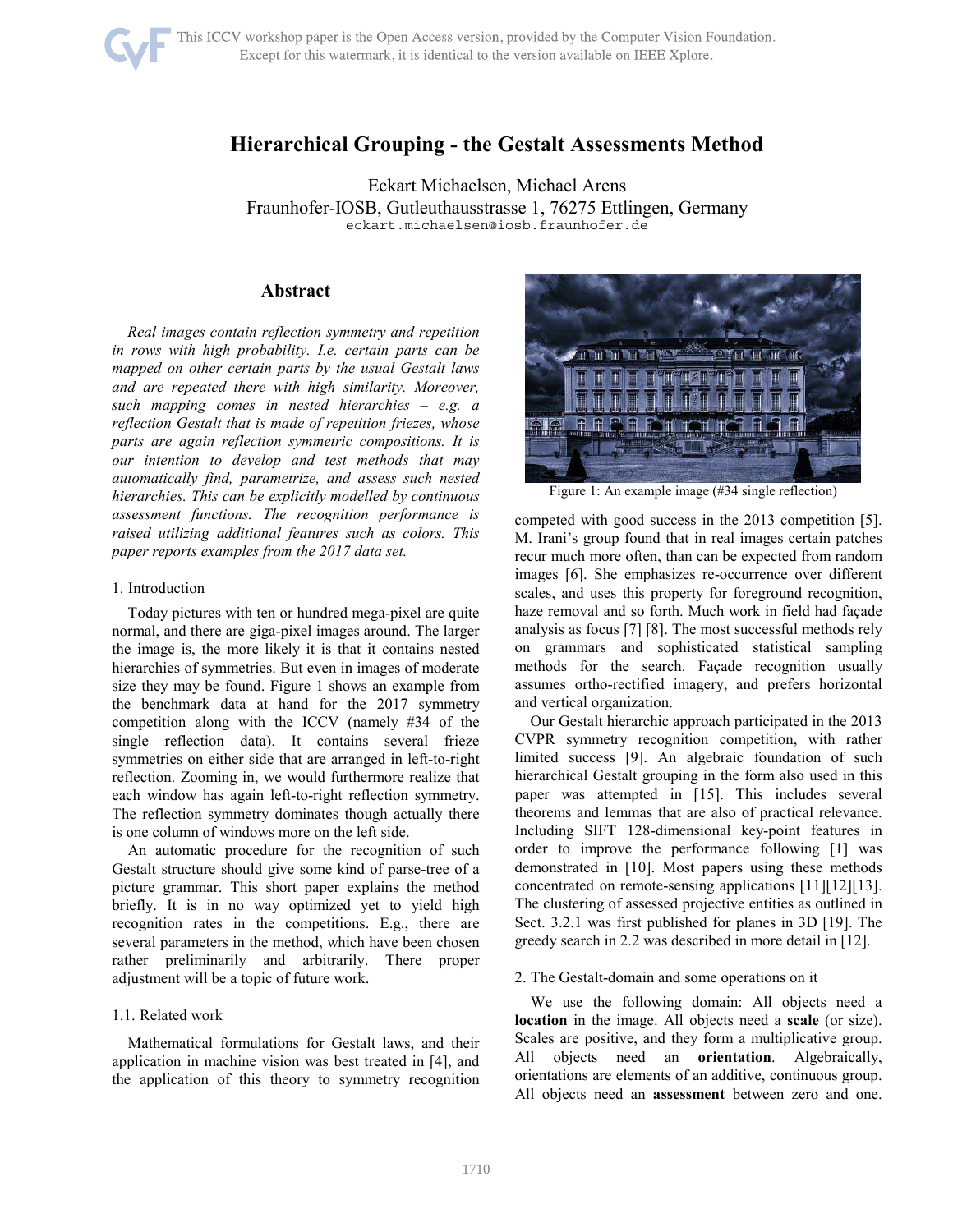Zero-assessed objects are meaningless and maximallyassessed are very salient.Some objects may have **additional features**, such as colors, eccentricities, or arbitrary complex other properties.

## 2.1. Reflection

A pair of Gestalten *(f,g)* forms a new aggregate Gestalt  $h=f|g=g|f$ , the **reflection** of *f* and *g*. It will be well assessed, if they are *close* to each other (i.e., in proximity), *similar* to each other in scale, and their orientation almost maps on one-another by the perpendicular bisector of the locations as *reflection axis*. Violating those Gestalt laws leads to a decline in assessment. Proposals for the corresponding continuous assessment functions were made in [9][15]. We used  $\lambda(ad)$ · $exp(-(ad)^2)$  as *proximity assessment*.  $\lambda$  is a norming constant so that the maximal assessment is one.  $\alpha$  is a parameter chosen 2 for these experiments, and *d* is the Euclidean distance between the locations. This proximity assessment has the form of a Rayleigh density. For *similarity in scale* we used *exp(2*  $s_f/s_g - s_g/s_f$  which turns out one for equal scales, and tends to zero if the scales  $s_g$  and  $s_f$  are more different. There is no parameter in this assessment. The natural choice for *reflectivity* assessment is  $\frac{1}{2}$ - $\frac{1}{2}$ cos(o<sub>g</sub>+o<sub>f</sub> -2o<sub>g|f</sub>) if selfsimilarity with respect to  $180^\circ$  rotation is given and *o* refers to the orientation between  $0^{\circ}$  and  $180^{\circ}$ .

Inheritance of assessments through the operation | is achieved by multiplying the outcome of the Gestalt-law assessments with the geometric mean assessment of *f* and *g*. Additionally, if the Gestalten have additional features – such as colors, or eccentricity – similarity with respect to these may also be included in the overall assessment.

In Fig. 2 Gestalten are overlaid to the example image that were obtained by successive application of  $\vert$  to the primitives extracted from it. Drawing uses the following convention: A circle is displayed with the center at the *location* of the Gestalt, the diameter is corresponding to its *scale*, *orientation* attribute is drawn as diameter line (we have self-similarity with respect to  $180^0$  rotations), *assessment* is displayed as gray-tone – white meaning zero, and black meaning one.

Practically, it suffices to list all pairs of primitives, pick the hundred best of these level-1 |-Gestalten, form all pairs of these, pick again the best hundred from these level-2 |- Gestalten and so forth. One would also not accept anything worse than, say, 0.3. Here this will terminate at the level-3.

# 2.2. Frieze repetition

An *n-*tupel of Gestalten *(f1,…, fn)* forms a new aggregate Gestalt  $g = \sum_{i=1...n} f_i = \sum_{i=n...1} f_i$  the frieze or row of the  $f_i$ . It will be well assessed, if they are *close* to each other (i.e., in proximity), *similar* to each other in scale and orientation, and the locations are aligned in *good* 



Figure 2: Applying the operation | successively on Gestalten extracted from #34: a: Primitives; b-d: level-1 to level-3 reflection Gestalten

*continuation*. Again there is multiplicative conjunction of three laws (*proximity*, *similarity*, and *good continuation*) and again there is inheritance of the assessments form the parts to the aggregate. The *good continuation* assessment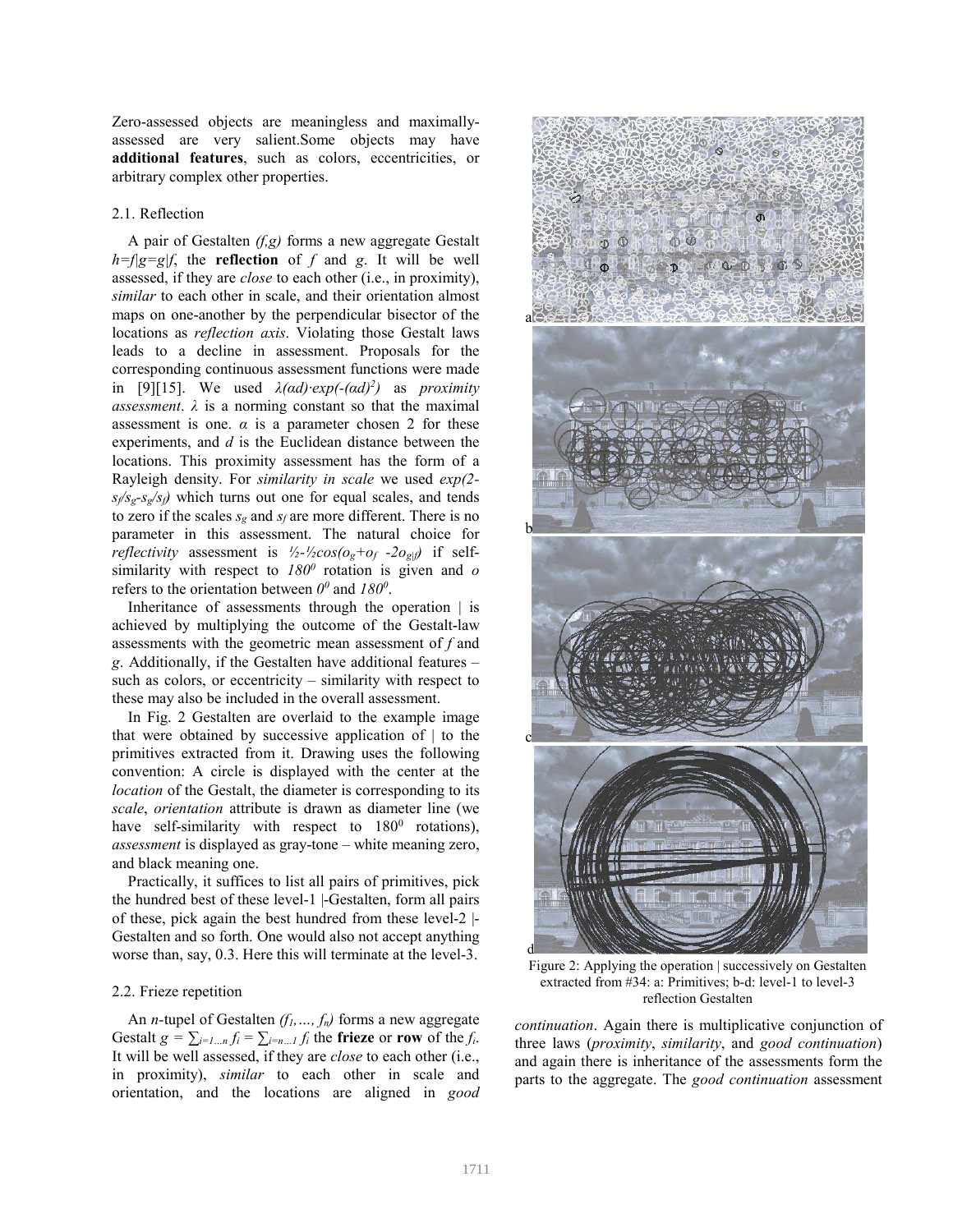is obtained as  $exp(-\sum_{i=1...n} \beta(\delta_i/s_i)^2)$ , where the  $\delta_i$  are residuals between the set-position of an optimal row and the real locations. *β* is again a parameter chosen as *2* for the time being.

While listing all pairs on each level for the |-operation is feasible, listing all *n*-tupels on each hierarchy level for the Σ-operation is not feasible. This would mean enumerating the power-set at each level. Instead a greedy search is performed: First all pairs *Σg1g2* are tested. Then all which are better than a threshold are greedily prolonged at the end – we choose that *g3* that yields the best *Σg1g2g3*. The same is done at the beginning: choose that *g4* that yields the best *Σg4g1g2g3*. This is repeated until assessments are getting worse. In the end multiple listings of the same *Σ-*Gestalten need to be removed. There is no guaranty that this procedure finds the optimum, but it is a good heuristic.

Figure 3 exemplarily shows such objects, namely the best *∑-*Gestalten found on hierarchy level one and two, respectively. As background we used an image with redand green channel set to maximum, and only the blue channel taken from #34. In contrast to Fig. 2 we displayed only one (the best) aggregate Gestalt on each level, but we added the part-Gestalten from which it is constructed.

## 3. Incorporating Gestalt search into a solution



Figure 3: Examples of frieze-Gestalten on #34 a. Best level-1 frieze found – it is made of 14 primitives. b: Best level-2 frieze found – it is made of 6 |-Gestalten.

For almost all applications, a set of objects in the Gestalt domain is neither given as input datum, nor is such set a proper output. For the symmetry recognition competition at hand the input format is a (mostly colored) picture given in a pixel grid. And specific output formats are required.

## 3.1. From the picture to the primitive Gestalten

We looked for a method yielding primitives that are more in accordance with human segmentation, and found the SLIC super-pixel segmentation method [18].

Figure 4a shows the result of segmenting super-pixels from #34 of the single reflection data at hand for this competition. For each super-pixel the Gestalt domain features *location*, and *scale* are straightforward. The *orientation* is set from the second moment of the object. It may be instable, if the object should turn out isotrop.

For a Gestalt also an *assessment* is required. Note, that super-pixels surrounded by neighbors with the same or similar colors are meaningless in their location, scale, etc. They just reproduce the hexagonal grid. Accordingly, we set the assessment for such object to zero. A super-pixel with maximal color difference to its neighbors will be assigned with assessment one, and in between some continuous function is used.

#### 3.2. From the accumulated Gestalt-set to the output

Cluster procedures are used, that regard e.g. |-Gestalten, whose axes are roughly collinear, as mutually affirming. Of course, different methods are used for the different competitions:

## *3.2.1 Single reflection*

 The proper domain for reflection axes in 2D is the projective plane **RP<sup>2</sup>** - neither a vector-space nor a metric space – and the elements of it are written as homogenous triples  $a=(a_1, a_2, a_3)$ . A kind-of-distance between two elements of this domain *a* and *a'* can be found by scaling the coordinates of both so that  $a_1^2 + a_2^2 = 1$  (which is not possible for the line-at-infinity, not occurring in our application) and then taking the Euclidean vector distance between these coordinates or the distance with one sign flipped:

## *d(a,a')=min(||a-a'||,||a+a'||)*

It is known that this pseudo-distance seriously varies with the choice of the coordinate system. We follow here [20] transforming the coordinates such that the origin is the image center, and the smaller image dimension sets length 1.

By means of a suitable threshold *τ* we may form a cluster of mutually consistent axes in a set of given axes. Since our Gestalten are additionally attributed by an assessment, we may start with the best assessed, and proceed as follows:

a) Pick the best  $a_i$  and count all  $a_j$  with  $d(a_i, a_j) < \tau$ . This count will serve as accumulated evidence for the corresponding cluster.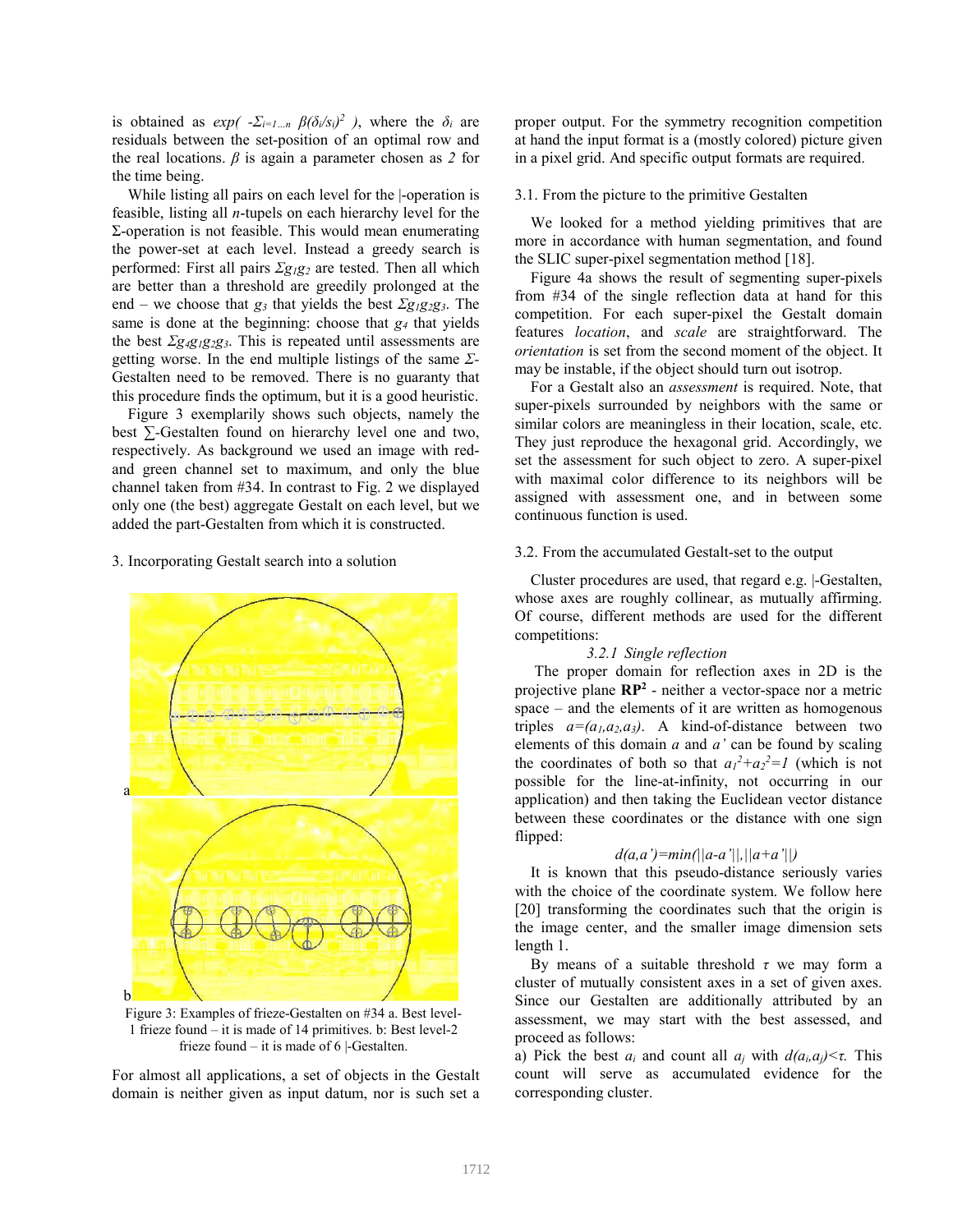b) Re-assess all axes using a monotone function of  $d(a_i, a_i)$ , which yields zero-out for zero-in and one-out for maximal possible inputs. Thus, for instance  $a_i$  will be assessed zero, and now axes perpendicular to it, or with a very different offset will rise in the assessment rank-order. c) Continue with step a), either for a fixed number of steps (say ten), or the assessments sink below a threshold.

Figure 3b shows that often such clustering results in one very dominant cluster, in this case (#34) a vertical reflection axis through the center of the image. The thickness of the lines represents their accumulation value. The best element – that serves as output is additionally marked in red color. Note, that end- and begin-locations along the axis are chosen according to the size of the underlying Gestalten, which are imagined circular. Thus, the best axis cluster turns out to be longer than the groundtruth given for the contest regularly. Since this spoils the quantitative recognition performance, we decided to shorten all outputs by factor 0.6.

Figure 3c gives the heat-map corresponding to #34 in the specification given for the COCO contest. For this no clustering in the projective domain of axes is necessary. The step from a -Gestalt to a COCO-entry is again a rotation by 90 degree (since the axis is meant and not the connecting line) and a down scale again by the global factor 0.6. Such an entry than gives a line with begin- and end- location.

#### *3.2.2 Multiple reflection*

The axes clustering outlined above outputs a set of axesclusters. The first ten entries of this list for #34 of the single reflection data are displayed in Fig. 4b in blue color with thickness indicating accumulated evidence (the best in red). Decision for a set of output elements, as demanded for the multiple reflection contest, can be controlled by a minimal ratio between the best and the accepted, or by an absolute threshold for the accumulation.

#### *3.2.3 Frieze repetition*

For friezes also an output-clustering is required. However, frieze clustering is clustering in a vector space. First of all, only *∑-*Gestalten with the same number of parts *n* will be clustered. Then both, the *location*, as well as the *generator* vector should be similar. This is simple clustering in 4D vector-space. The result is used to construct a  $2^{*(n+1)}$ grid point raster conform with the ground-truth format.

### *3.2.4 Heat-map*

The COCO part of the 2017 ICCV competition uses a raster-map of the 400x400 entries between zero and one as ground-truth. Looking at Fig. 2 the reader may guess that such format is rather straight-forward for hierarchical Gestalt operation search.

For the reflection part the locations alone do not suffice. Again we have to add 90 degree to the orientation of the best accumulated |-Gestalten, so that a line segment is constructed that visualizes the symmetry axis. The length of this line is again shortened by factor 0.6. Along this line locations are enumerated in one pixel distances, rounded, and the corresponding cells are finally incremented. In the



Figure 4: a. SLIC-segmentation of #34, b. Axis clustering for the reflection symmetry contest. The best is marked by a thin red axis accordingly. c. Reflection symmetry heatmap on #34 according to the COCO specification.

end the result is normed again.

The COCO -data feature strange white bars either at the top and bottom, or at the left and right margins. Therefore, a small function was created that removes these stripes. The smaller format result is later pasted into the 400x400 map at the corresponding location.

#### **References**

[1] G. Loy and J.-O. Eklundh: Detecting symmetry and symmetric constellations of features. In Proc. of ECCV, 2006.